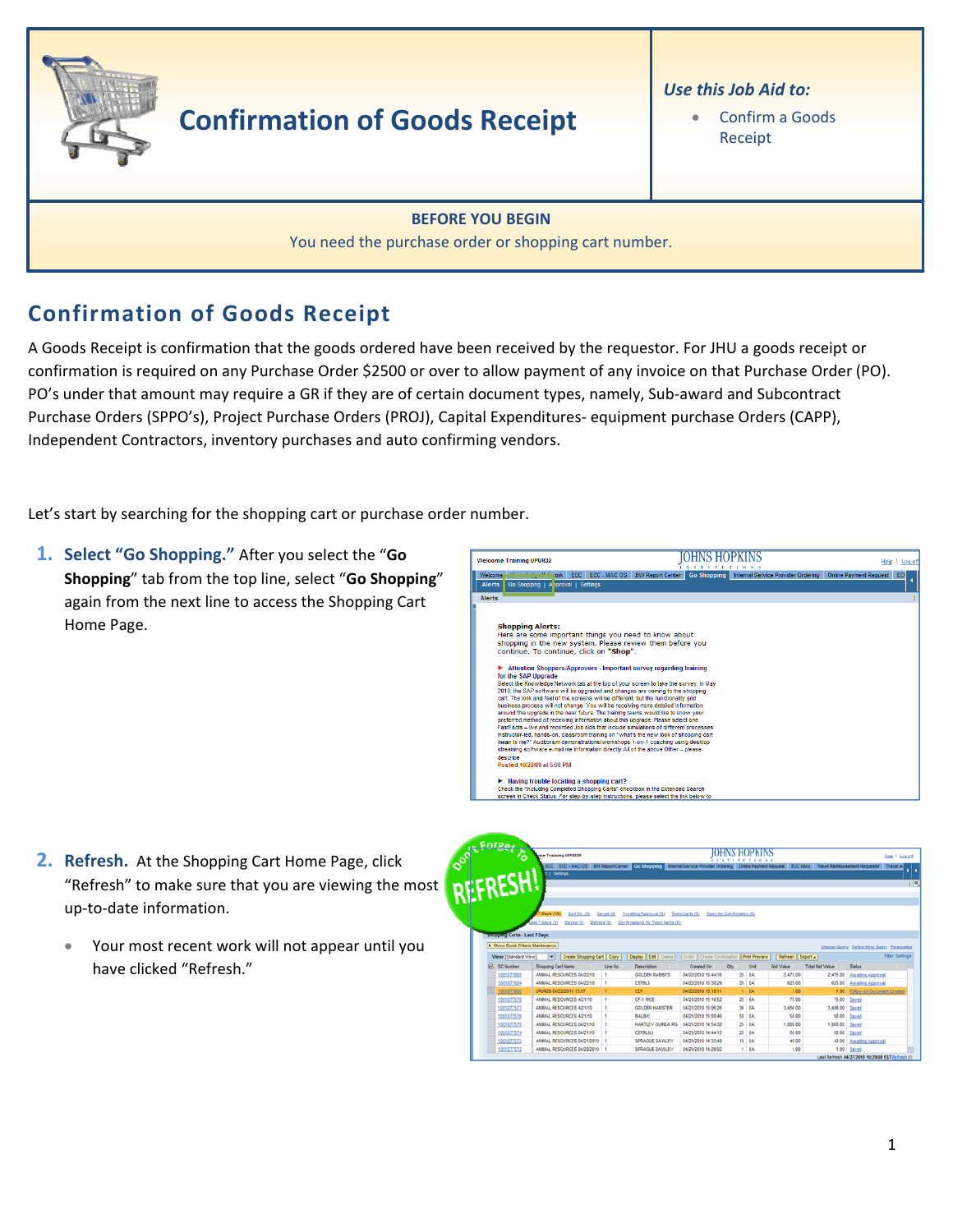**3. To create a confirmation of goods.** Your shopping cart must have gone though approval and have a purchase order number in order to create a confirmation of goods. Highlight the document from the shopping cart home page and click on the Create Confirmation button at the top of the screen.

|         | <b>Welcome Annette Kamau</b> |                                     |                                          |                             |                         |                                         |                                     |                       |         |                                |                                         | Help                     |                |
|---------|------------------------------|-------------------------------------|------------------------------------------|-----------------------------|-------------------------|-----------------------------------------|-------------------------------------|-----------------------|---------|--------------------------------|-----------------------------------------|--------------------------|----------------|
| Welcome | $QA - 2$                     | Knowledge Network                   | ECC                                      | <b>BW GUI</b>               | <b>BW Report Center</b> | Online Payment Request                  | SRM GUI PIGUI                       | SUS GUI<br>SolMan GUI |         | Travel Reimbursement Requester | Central Receiving                       | Go Shopping              | ECC In         |
| Alerts  |                              |                                     | <b>Go Shopping</b>   Approval   Settings |                             |                         |                                         |                                     |                       |         |                                |                                         |                          |                |
|         | <b>Go Shopping</b>           |                                     |                                          |                             |                         |                                         |                                     |                       |         |                                |                                         |                          |                |
|         |                              |                                     |                                          |                             |                         |                                         |                                     |                       |         |                                |                                         |                          |                |
|         | <b>Active Queries</b>        |                                     |                                          |                             |                         |                                         |                                     |                       |         |                                |                                         |                          |                |
|         | <b>Shopping Carts</b>        |                                     | Last 7 Days (2)                          | Cart No. (0)                | Saved (0)               | Awaiting Approval (0)<br>Team Carts (0) | Open for Confirmation (0)           |                       |         |                                |                                         |                          |                |
|         | Confirmations                |                                     | Last 7 Days (0)                          | Saved (0)                   | Deleted (0)             | Confirmations for Team Carts (0)        |                                     |                       |         |                                |                                         |                          |                |
|         |                              |                                     |                                          |                             |                         |                                         |                                     |                       |         |                                |                                         |                          |                |
|         |                              | <b>Shopping Carts - Last 7 Days</b> |                                          |                             |                         |                                         |                                     |                       |         |                                |                                         |                          |                |
|         |                              | > Show Quick Criteria Maintenance   |                                          |                             |                         |                                         |                                     |                       |         |                                | Change Query Define New Query Personali |                          |                |
|         | View [Standard View]         |                                     | $\overline{\mathbf{v}}$                  | Create Shopping Cart   Copy |                         | Edit  <br>Delete<br>Display             | Order<br><b>Create Confirmation</b> | Print Preview         |         | Refresh   Export 4             |                                         |                          | Filter Setting |
|         | 吊<br>SC Number               |                                     | Shopping Cart Name                       |                             | Line No.                | Description                             | Created On                          | Qty.                  | Unit    | Net Value                      | Total Net Value                         | <b>Status</b>            |                |
|         | 1001714389                   |                                     | Office Furniture 04/27/2010              |                             |                         | Office Chairs                           | 04/27/2010 16:59:24                 |                       | $10$ EA | 3,000.00                       | 3,000.00                                | <b>Awaiting Approval</b> |                |
|         | 1001713843                   |                                     | Office furniture                         |                             |                         | Office Chair                            | 04/21/2010 16:36:20                 | -1                    | EA      | 300.00                         | 300.00                                  | <b>Awaiting Approval</b> |                |
|         |                              |                                     |                                          |                             |                         |                                         |                                     |                       |         |                                |                                         |                          |                |
|         |                              |                                     |                                          |                             |                         |                                         |                                     |                       |         |                                |                                         |                          |                |
|         |                              |                                     |                                          |                             |                         |                                         |                                     |                       |         |                                |                                         |                          |                |

**4. Edit the amount or quantity of goods received.** Confirm the quantity of the goods you have received in the Confirm Quantity field by typing the quantity of the goods received then click on the Confirm button. You may also enter a confirmation name and reference number (such as the packing slip number) at this time.

| <b>Create Confirmation</b><br>Help                                                           |                    |                           |                |     |               |             |               |                 |
|----------------------------------------------------------------------------------------------|--------------------|---------------------------|----------------|-----|---------------|-------------|---------------|-----------------|
| Confirmation Number: 6000498170<br>Purchase Order Number: 2000766496                         | Status: In Process | Confirmed Value: 0.00 USD |                |     |               |             |               |                 |
| Save   Revert<br><b>Print Preview</b><br>Check<br>Close<br>Confirm                           |                    |                           |                |     |               |             |               | Related Links   |
| Notes & Attachment<br>Header<br>Tracking<br>Overview<br>Approval<br>Item                     |                    |                           |                |     |               |             |               |                 |
| Confirmation Name:<br>Reference Document:<br>04/28/2010 图<br>Delivery Date: *                |                    |                           |                |     |               |             |               |                 |
| ▼ Item Overview                                                                              |                    |                           |                |     |               |             |               | п               |
| Delete<br>Copy All Outstanding Quantities<br>Copy   Paste<br>Details   Add Item<br>Duplicate | Confirm Quantity   |                           |                |     |               |             |               | Filter Settings |
| Outstandin<br>Line Number<br>Product ID<br>Product Category<br>Item Type<br>Description      | 10                 |                           | Price Currency | Per | Delivery Date | Assign Type | Assign Number | Last Delivery   |
| Material<br>Office Chairs<br>56000000<br>$-1$                                                |                    | 300.00 USD                |                | -1  | 05/02/2010    | Cost Center | 1010483003    | П               |
|                                                                                              |                    |                           |                |     |               |             |               |                 |
|                                                                                              |                    |                           |                |     |               |             |               |                 |
|                                                                                              |                    |                           |                |     |               |             |               |                 |